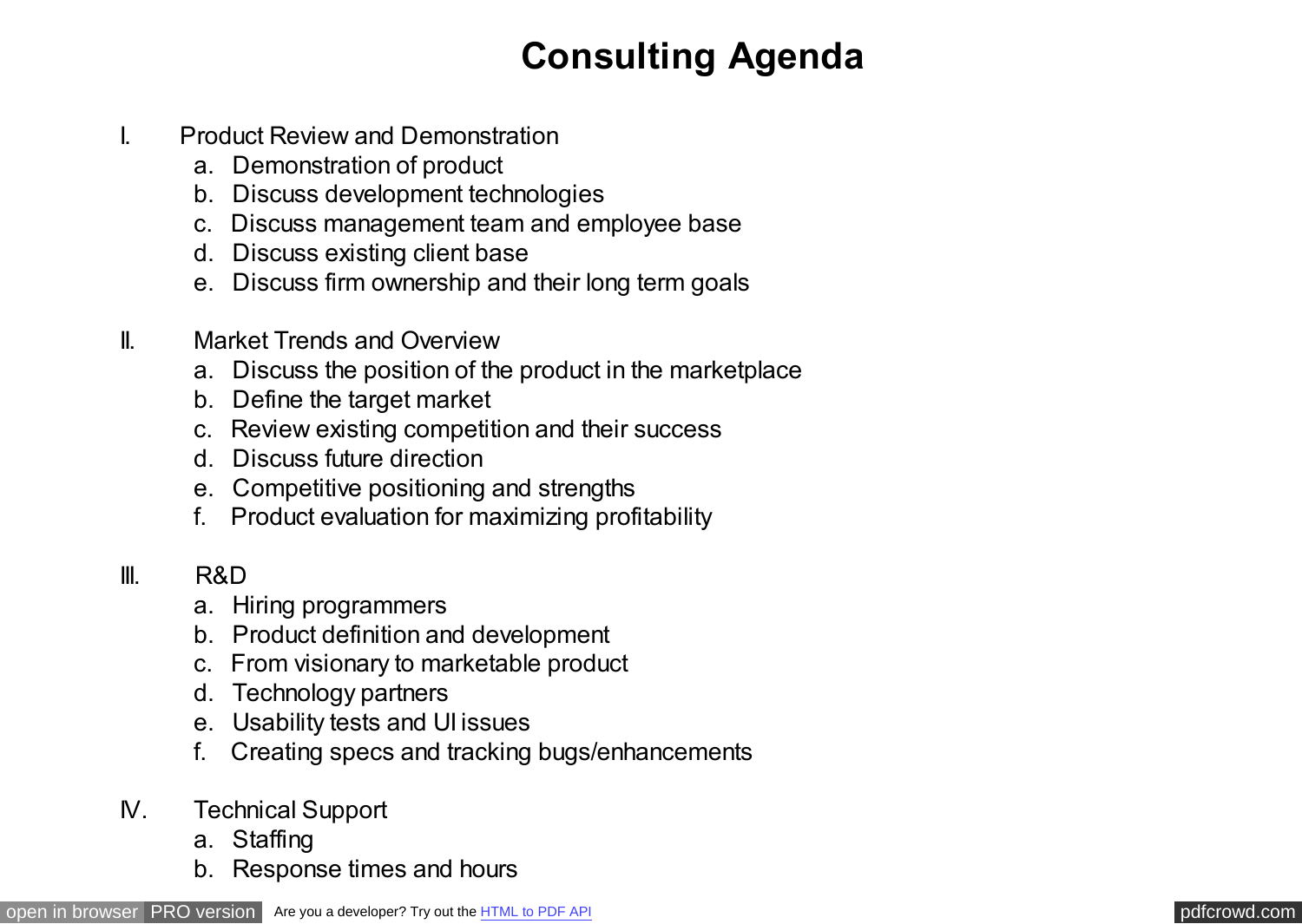## c. Training

- V. Product Pricing
	- a. How pricing effects potential customers
	- b. How pricing effects distribution channels
	- c. Determining correct pricing for the product and market
	- d. Variable vs Fixed
	- e. Maintenance Fees

## VI. Distribution

- a. Discuss direct sales vs outside sales
- b. Review commission structures and sales expenses
- c. Consider selling partnerships with existing leaders
- VII. Marketing
	- a. Public relations articles and speaking
	- b. Advertising
	- c. Tradeshows
	- d. Lead generation and handling
	- e. When is the product ready for the market
	- f. Selling to the first clients or new segments
	- g. Finding and managing the sales force
- VIII. Accounting Issues
	- a. How to budget for development, marketing, and management
	- b. Startup ratio's vs mature software company
	- c. Funding overview
	- d. Time to profitability
- IX. Exit Strategy